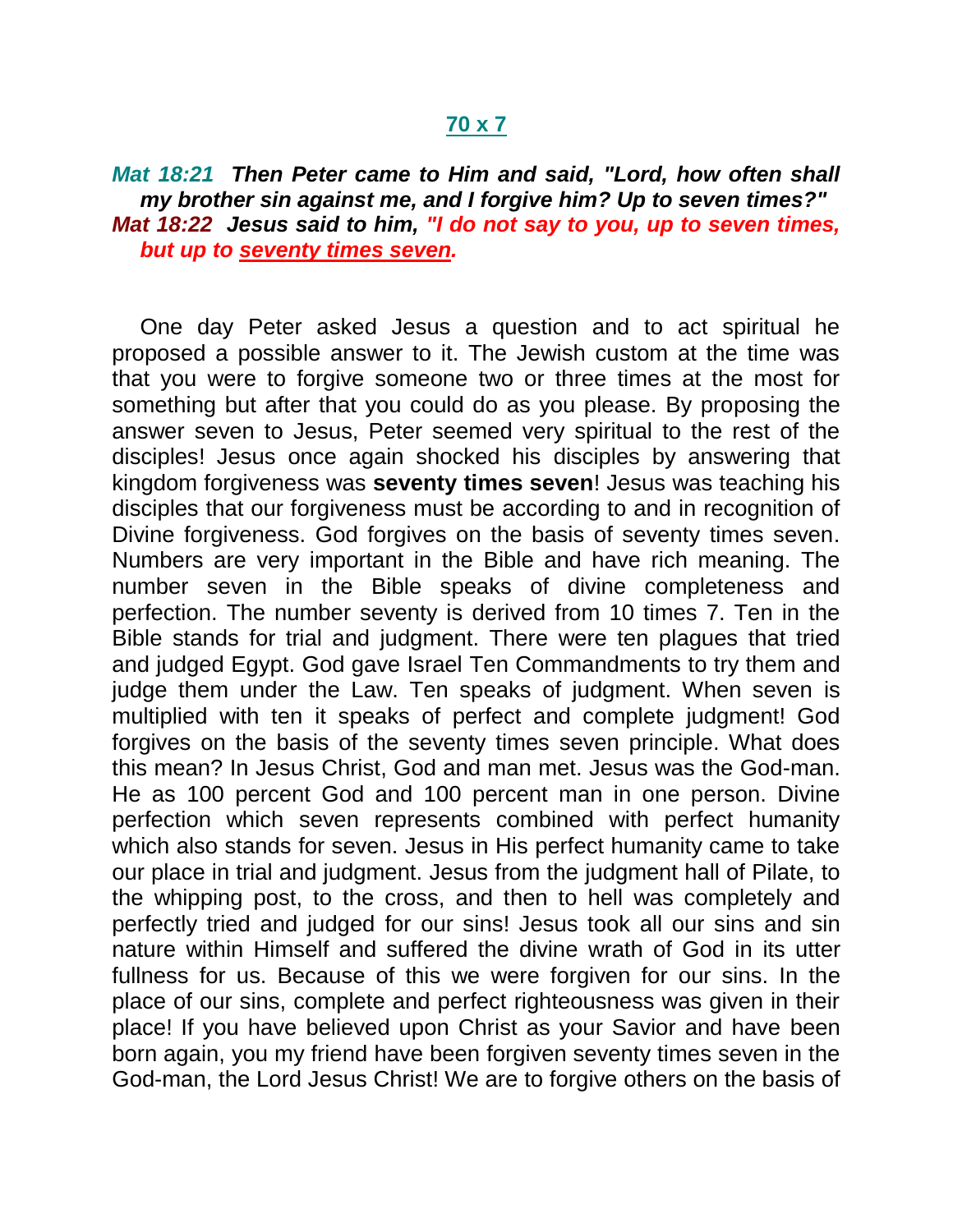this seventy times seven forgiveness of God. We have received forgiveness on its basis and we are to forgive on its basis.

## **Eph 4:32 And be kind to one another, tenderhearted, forgiving one another, even as God in Christ forgave you.**

We are to forgive in the New Covenant **as we have been forgiven**. In the Old Covenant they were to **first forgive in order to be forgiven**. Forgiveness in the Old Testament was only partial because you were only forgiven as you forgave! Because humans can only forgive in part and incompletely, then forgiveness for them under the Law was incomplete as well! However, praise God, in the New Covenant we are to forgive as we have been forgiven by God. God forgives us on the seventy times seven principle which is absolute perfect and complete forgiveness based upon the judgment placed on Jesus. This judgment erases every visage of sin and it's place lavishes abundant righteousness! When someone sins against us we are to release that person to God. The word "forgive" means *to release*. We are to release people to God. **We are not called to forgive sins, just people**. **Only God forgives sins**. We cannot forgive sins. The price to forgive sins is too high a price for any of us to pay. It was paid by the Lord Jesus. We are called to forgive people and release them into God's hands. We have been completely and perfectly forgiven of our sins because they were judged in Jesus.

So often we feel that if we forgive someone we are forgiving what they have done or condoning what they have done! Not so my friend! Jesus suffered and paid a price we can't image to atone for the sins we and others have committed. Punishment for the sin that was committed against you was placed upon Jesus and He paid for it! We are not called to forgive sins, because they are already forgiven by God in Jesus Christ. We are called to forgive [release] people to God.

Too often people struggle to forgive someone because they feel that forgiveness is an emotion. This is a grave mistake! Forgiveness is not an emotion, it is a decision. Again, the word forgive is a verb that means to release. Releasing is not an emotion; it is a decision of the will. This has nothing to do with emotion. Let me give you an illustration on how we are to forgive and get over the bad emotions of those who have hurt us. Imagine in your mind a bell tower. You hear the bell ringing loudly. Now you climb up the bell tower and you can see the bell swinging and each time it swings it makes such a loud clang that you must put your hands over your ears!